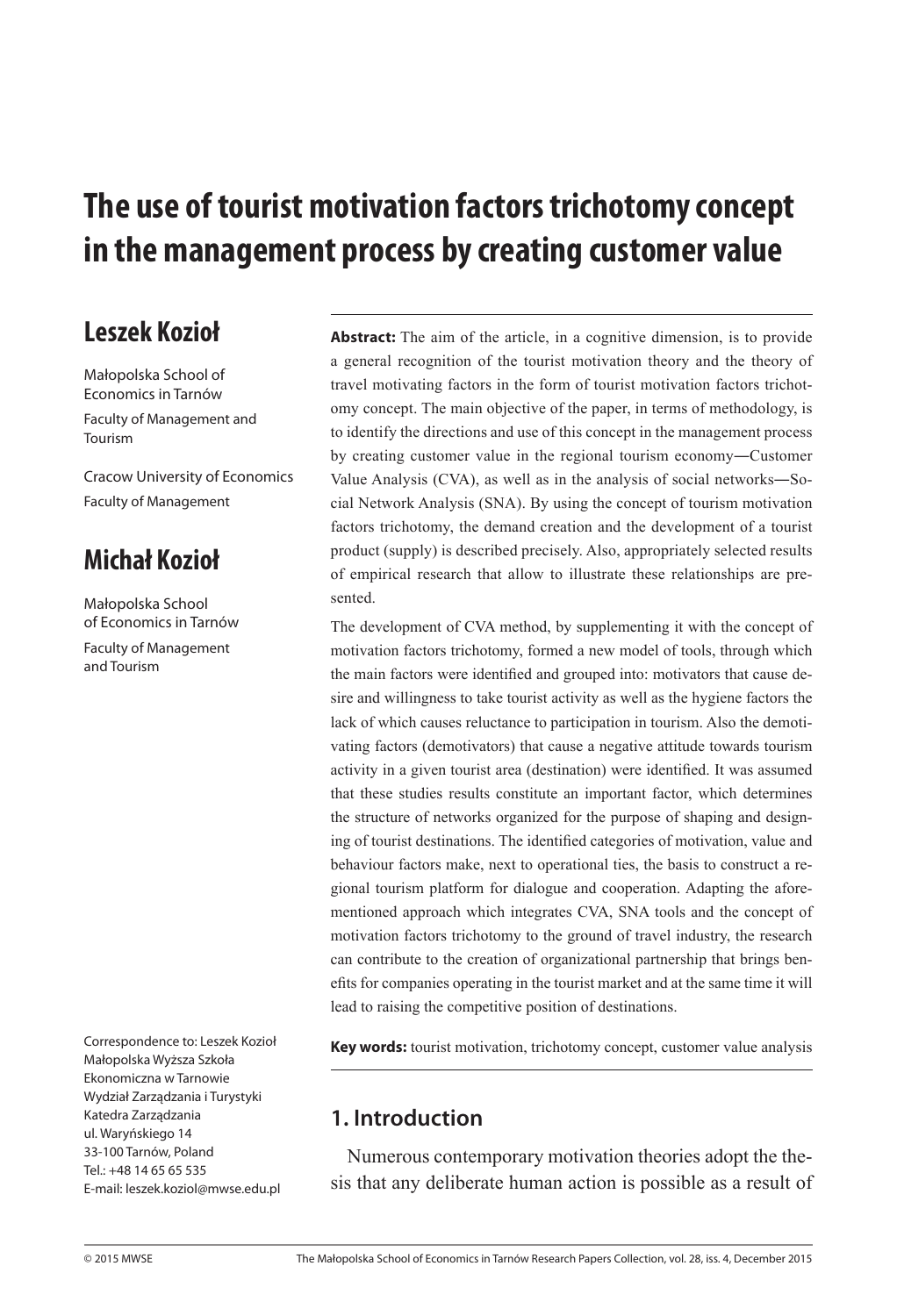proper motivation, which is the reason why motivation is often the basis and starting point of research on customers' behaviour in the market.<sup>1</sup>

Understanding the motivation of a tourist customer, in particular his/ her motivation for tourism, which eventually leads to visiting places of cultural heritage and purchase of a tourist product, is an essential prerequisite for the competitiveness of a tourist enterprise as well as a major determinant of shaping the attractiveness of a tourist destination, i.e. tourist reception area. Therefore, an in-depth analysis of tourist motivation factors is essential in the highly competitive tourist market highly saturated by a variety of tourist products in order to, inter alia, offer a product suited to tourists' needs, expectations and desires and related to their intended destination.

Assuming that needs are the key components of the majority of motivation concepts (need theory), tourism may be a form of satisfying human needs, just like many other areas of human activity (Winiarski and Zdebski, 2008, p. 47). It can also directly satisfy those needs (Kocowski, 1982, pp. 196–197).

A. Maslow's concept is the theoretical basis for treating tourism as a type of activity, in which a human being satisfies his/ her basic needs as well as higher needs, e.g. self-realization. This concept is constantly being developed and broadened, and Maslow's need theory was used by researchers as the basis for creating the tourist motivation theory and the travel motivating factors theory. These issues are more widely presented in the next section of this paper.

The essence of motivation is variously understood and defined. Two processes can be distinguished in the given definitions: the process of motivation, which occurs inside an individual, and the process of motivating, which is the impact on an individual by means of incentives. In the first perspective, this phenomenon is the 'process of psychological adjustment in which activities are controlled so as to lead to the attainment of the objective pursued' (Reykowski, 1975, p. 23). This type of motivation is an attribute of the human mind and determines the state of consciousness of a person so that the willingness to act appears, i.e. starting, targeting and concluding an action. Such behaviours stimulate incentives (needs) that appear automatically. These incentives include inter alia the willingness to study and develop intellectually as well as the desire for relaxation, recreation and freedom of action, and moreover—an opportunity for a good day out, escapism altruism (Powell and Kokkranikal, 2014).

To some extent, a similar definition is given by F. Rheinberg, according to whom motivation is an 'activating orientation of a current act of life on a positively assessed target status' (Rheinberg, 2006, p. 18). This concise definition requires further explanation. The terms 'activating orientation' and 'positively assessed target status' need to be viewed in many ways. For instance, Rheinberg states that motivation is various states and behaviours such as wanting, attempting and striving for something; it can also mean avoidance, aversion, reluctance and fear of undesirable events or experiences. Therefore, according to this author, the motivation to avoid something differs in many respects from the motivation of striving for something. This is particularly important and still relevant in the case of tourist motivation.

<sup>1</sup> Factors such as motivation, culture, age and sex, social status, lifestyle, family life period (stage) and opinions of social groups are mentioned among the selected most important factors of customers' behaviour in the market (Winiarski and Zdebski, 2008).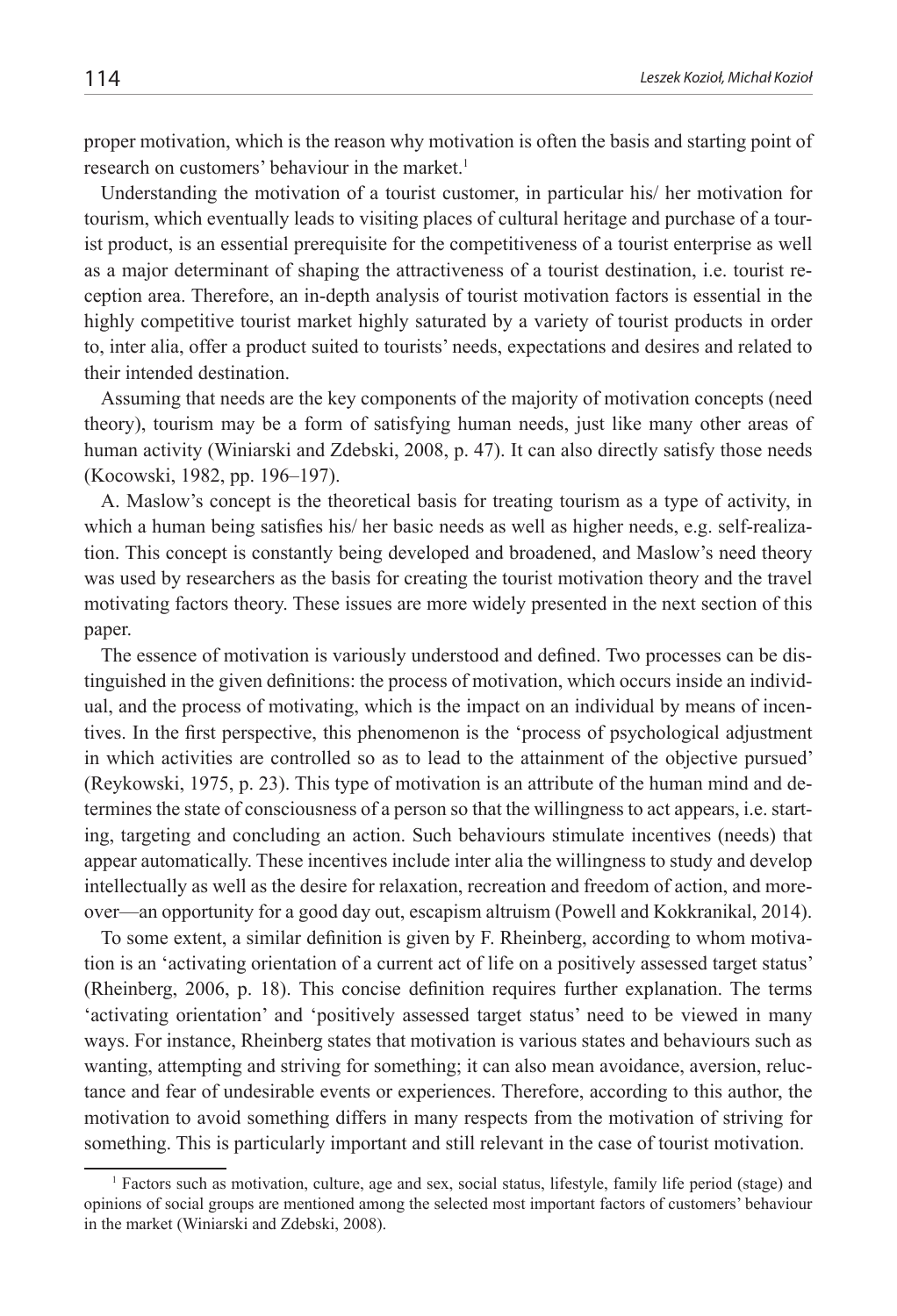In the second approach, the process of motivating someone is functional. Here, motivating means the process of influencing human behaviours by creating and using stimuli as well as creating conditions enabling the satisfaction of their needs. This approach is adopted by Michael Armstrong.

According to his definition, motivating deals with factors that have an impact on people so that they would behave in a specified manner (Armstrong, 2000, p. 210). One of the questions to which—in this author's opinion—answers should be found is: what decides on the selection of form and direction of actions? In the case of tourist behaviours of people, those will be reasons why they decide to undertake such actions. Therefore, identification of and getting through to tourist motivation factors is a difficult and complex process.

J. L. Crompton focused on the importance of development of tourist motivation theory and practice. In his research, he emphasized that the description who, when and where travels is important as well as what the demographic and social structure of tourists is, but in the research on tourist behaviours the answer to 'why' is the most important. Recently, those subjects have been more and more frequently discussed but it seems that this is only sample research (Crompton, 1979, pp. 415–416).

#### **2. The concept of tourist motivation factors trichotomy**

The impact of a group of tourist motivation factors is presented in Table 1. Directions (vectors) of the impact of the aforementioned factors are fundamentally divergent, however, they may occur simultaneously in a given environment, destination (Kozioł and Pyrek, 2014).

| Factors           | If they occur, they trigger:                                                            | If they do not occur, they trigger:           |  |  |
|-------------------|-----------------------------------------------------------------------------------------|-----------------------------------------------|--|--|
| <b>Motivators</b> | Willingness to undertake tourist activity.                                              | No willingness to undertake tourist activity. |  |  |
| Hygiene factors   | No willingness to undertake tourist activity. Reluctance to undertake tourist activity. |                                               |  |  |
| Demotivators      | Negative attitude to tourist activity.                                                  | No negative attitude to tourist activity.     |  |  |

Table 1. The impact of tourist motivation factors

S o u r c e: Kozioł and Pyrek, 2014.

For the purposes of development of travel motivation factors classification, the method of linear arrangement of objects in multidimensional space of features was used, i.e. the so-called comparative analysis. In this method, the set of adopted variables should be divided into: positive variables—variables of which increasing value is an indication of increase in the level of studied phenomenon, neutral variables—variables for which values indicating a high value of studied phenomenon are included in a certain interval, and negative variables—variables of which decreasing value is an indication of increase in the level of studied phenomenon (Iwasiewicz, 2000, p. 17). Assuming that, in this case, a variable is tourist motivation factors, the factors of motivation specified as motivators are deemed as a positive variable. Neutral variable will be hygiene factors<sup>2</sup> and negative variable will be obstacles oc-

<sup>&</sup>lt;sup>2</sup> In the presented perspective of tourist motivation factors, an attempt was made to apply Herzberg's two--factors theory (of job satisfaction) in the context of tourism (Herzberg, 1987).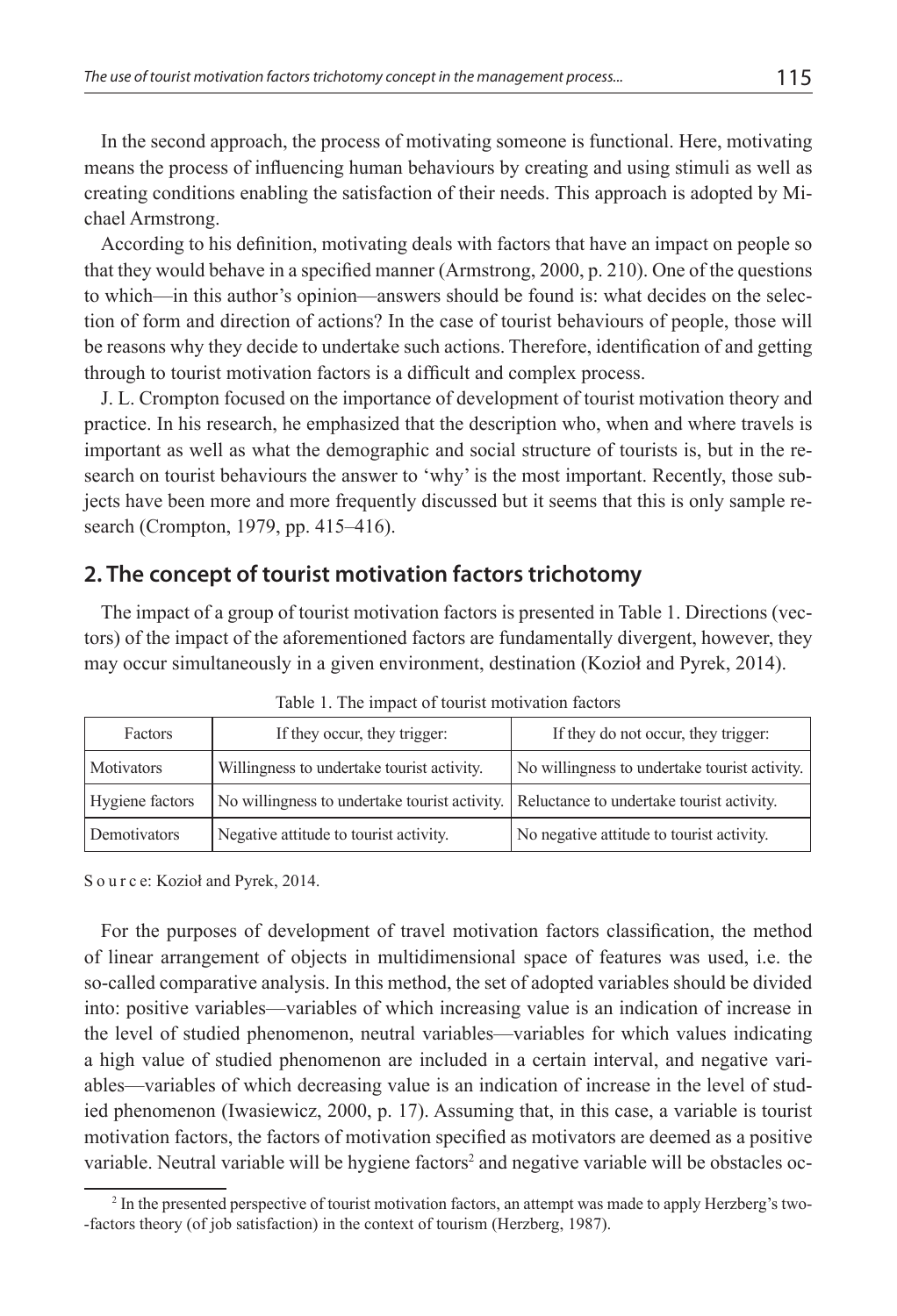curring in the process of tourist activity, i.e. tourist demotivation factors. Examples of motivators may include the number and quality of natural and anthropogenic values (market solutions, museums, temples, events, etc.); neutral variables may be considered as the level of tourist infrastructure as well as communication availability of the region and ensuring proper mobility for the tourists around the area, safety of tourists, hospitability; while examples of demotivators may be climate, environmental pollution, threat of serious diseases, conflicts.

According to this concept, it is possible to increase the tourist motivation of destination even when the impact of demotivating factors has not decreased and vice versa. Therefore, actions may be and should be taken in all three fields at the same time, however, with special regard given to demotivators.

In light of the foregoing, improvement and rationalization of the tourist motivation system should include not only the identification of factors but, first of all, actions leading to the removal of demotivators (negative variable), optimization of hygiene factors (neutral variable) and maximization of motivators (positive variable), according to financial possibilities intended for the development of tourism and legal as well as organizational conditions and strategy of a tourist enterprise.

### **3. Theses of the concept and stages of research procedure**

In a cognitive dimension, the aim of this article is to present general approach to tourist motivation theory and the theory of factors motivating to travel in the form of concept of tourist motivation factors trychotomy. The main aim of this paper in methodological aspect is to identify the directions and use of this concept in the management process by creating customer value in the regional tourism economy―Customer Value Analysis (CVA), as well as in the analysis of social networks―Social Network Analysis (SNA). Owing to the use of motivation factors trychotomy concept, the creation of tourism demand and shaping of a tourism product (supply) were precisely described. Then, properly selected results of empirical research were presented which allowed for the illustration of the aforementioned relations.

The basic problem that is presented in this article is the recognition of motivation factors of foreign tourists who visit Cracow with special attention paid to key customers as well as formulation of a model of cooperation network structure between tourist enterprises in order to have an impact on tourists' motives by shaping and designing of tourist destinations.

In the research procedure, the following stages were identified:

- 1) Determination of the subject and scope of research.
- 2) Characteristics of destination key customers.
- 3) Diagnosis of motives for travelling of key customers.
- 4) Creation of regional cooperation platforms under defined problematic areas in order to increase the attractiveness of Cracow as an area of tourist reception.

#### **4. Research methods**

In this paper, research on inbound tourism in Cracow was used. The basic research tool was an interview with a respondent using a form (questionnaire). 3651 questionnaires that met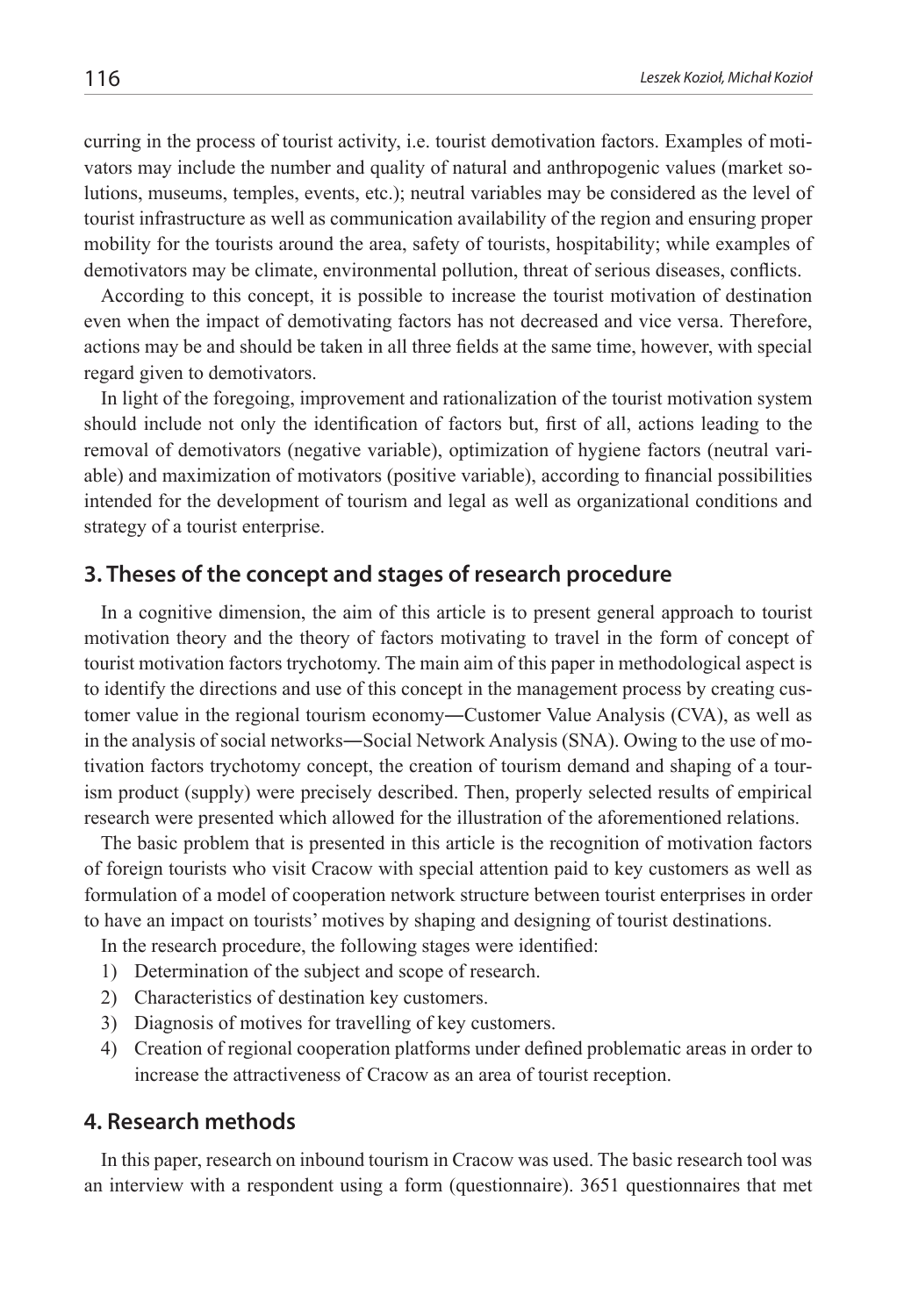the assumed quality requirements were collected  $(MOT, 2014)$ .<sup>3</sup> The subject of analysis was limited to the identification of visitors' motivation and the analysis of tourists' behaviours, the manner of spending time, satisfaction level, assessment of tourism offer quality as well as the assessment of quality of rendered services compared to their prices. This research referred to foreign tourists. In 2014, the number of people who visited Cracow was over 2 million, including 1,047,000 foreign tourists. Travels connected with work or education in the city were omitted in this research.

The second group of tools was desk research. As a result of using those tools, generally available data was collected, especially from the Central Statistical Office, Local Data Bank, announcements, bulletins, e-publications available on the website of customs service, airport and others.

#### **5. Results of analysis**

Re I. For many years, the most frequently indicated tourist attractions in Cracow have been the Wawel Castle (66% of indications), the Main Square, the Mariacki Church and Sukiennice (66%), Kazimierz (23%), the Barbican and Saint Florian's Gate (8%). Frequently visited places near Cracow are as follows: the Auschwitz-Birkenau Memorial and Museum (49% of visitors), the 'Wieliczka' Salt Mine (41%), Zakopane (21%) and The Holy Father John Paul II Family Home Museum in Wadowice (7%). The aforementioned attractions are strong stimuli to visit Cracow, however, as it can be noticed, they do not get through to all visitors. Nevertheless, for majority of visitors, those attractions are significant motives for visiting this city.

Visits to Cracow depend also on many other motives, which were divided into motivators, hygiene factors and demotivators, developed by the authors of this paper, taking into account criteria described in Table 1. Selected and more important ones were assessed by tourists according to a five-point scale. 20 selected factors of motivation were assessed, whereas 9 of them were deemed as motivators and 11 were treated as hygiene factors. This analysis did not include demotivating factors (see Table 2), which is because demotivating factors were not part of the research subject of the Municipality of Cracow. From the scientific/ research perspective, it can be regarded as a major disadvantage.

Re II. The basis for determination of strategic (key) customers of this destination was economic and demographic criterion, in particular material status, expenditures of foreign tourists visiting Cracow and the criterion of age. The group of key customers had very good and good material status (such opinion was given by 80% out of all respondents), the average amount of tourist expenditures during their stay in the city between 2009 and 2014 exceeded EUR 150 in this group per person and the age of respondents was between 18 and 60 (MOT, 2014). The percentage of key customers in the structure of inbound tourist traffic in Cracow was circa 70%. Almost 75% of those tourists declared that they would visit Cracow again and recommend their friends to visit this city.

<sup>&</sup>lt;sup>3</sup> This research is conducted every year and is commissioned by the Municipality of Cracow. The results are available in print and online at: http://mot.krakow.pl/badanie-ruchu-turystycznego.html.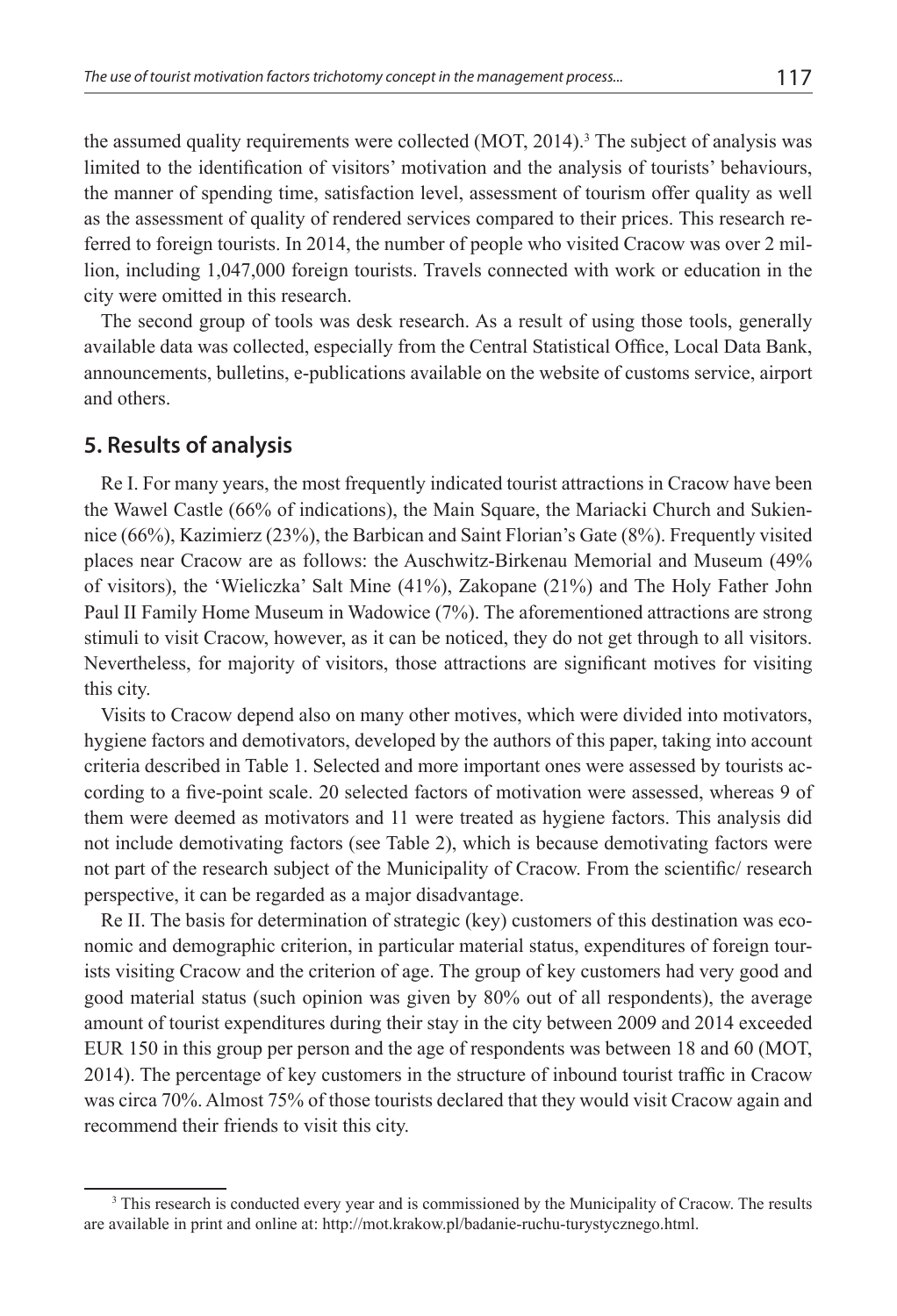Re III. The opinions of foreign visitors on selected elements of the Cracow's tourism offer were differentiated. The atmosphere of the city, the kindness of its residents were assessed as very good, restaurant base and hospitality as good, entertainment and cultural events as rather good. On the other hand, the quality of tourist service and guide services were assessed poorly, i.e. as satisfactory, and they may contribute to the decrease in willingness to undertake tourism activity.

The hygiene factors, equally important as motivators, were assessed lower, i.e. from 3.2 to 3.8—such level was achieved by the key customer indicator. Assuming that the satisfying value of studied phenomena and processes (factors) is between 3.5 and 4.1, only one of them—cleanliness of streets—is below the adopted standard (indicator level: 3.2). The remaining factors were assessed better but—this should be emphasized—five of them are near the bottom of the satisfactory level (indicator level: 3.5). Even small deterioration in the assessment of motivation factors, such as for example the quality of tourist service, safety or cleanliness of streets may result in reluctance to tourism activity, more precisely in decreased inbound tourism in Cracow (Table 2).

Important tourist motivation factor belonging to the class of hygiene factors is the opinion on prices in relation to the quality of rendered services. As an assessment tool, a three-point scale was used: high, adequate, low prices (see Table 3).

In the opinion of foreign tourists, the prices of rendered services are adequate (more than 60% of respondents) and low (almost 16% of respondents). Similar opinions of foreign tourists were noted in surveys in previous years. This may indicate stabilization of the offer and adequate prices of individual services but also positive changes in the perception and reception of Cracow as a tourist destination.

| Assessment of                    | Factor assessment |      |                   |     |          |                     | Key cus-             | General   |
|----------------------------------|-------------------|------|-------------------|-----|----------|---------------------|----------------------|-----------|
| Cracow's offer                   | Very<br>good      | Good | Satisfac-<br>tory | Bad | Very bad | No infor-<br>mation | tomer in-<br>dicator | indicator |
| <b>Motivators</b>                |                   |      |                   |     |          |                     |                      |           |
| Atmosphere of the<br>city        | 44.2              | 47.4 | 4.7               | 1.3 | 0.2      | 2.2                 | 4.4                  | 4.3       |
| Kindness of residents            | 32.2              | 45.4 | 11.8              | 1.5 | 0.4      | 8.7                 | 4.2                  | 4.2       |
| Restaurant base                  | 28.7              | 52.7 | 13.4              | 1.2 | 0.5      | 3.5                 | 4.1                  | 4.1       |
| Hospitality                      | 25.4              | 47.6 | 15.5              | 2.1 | 0.4      | 9.0                 | 4.0                  | 4.1       |
| Entertainment                    | 21.9              | 30.7 | 10.7              | 0.9 | 0.1      | 35.7                | 4.1                  | 4.2       |
| Cultural (mass) events           | 19.2              | 32.3 | 22.7              | 2.1 | 0.2      | 23.5                | 3.9                  | 3.9       |
| Cultural events-<br>music events | 15.1              | 26.5 | 16.1              | 2.3 | 0.1      | 39.9                | 3.9                  | 3.9       |
| Quality of tourist<br>service    | 5.1               | 31.2 | 26.8              | 5.4 | 0.2      | 31.3                | 3.5                  | 3.6       |
| Guide services                   | 0.8               | 14.7 | 21.9              | 3.1 | 0.2      | 60.1                | 3.2                  | 3.6       |

Table 2. Tourist motivation factors in the opinion of foreign visitors—key customers—in 2014 (in %)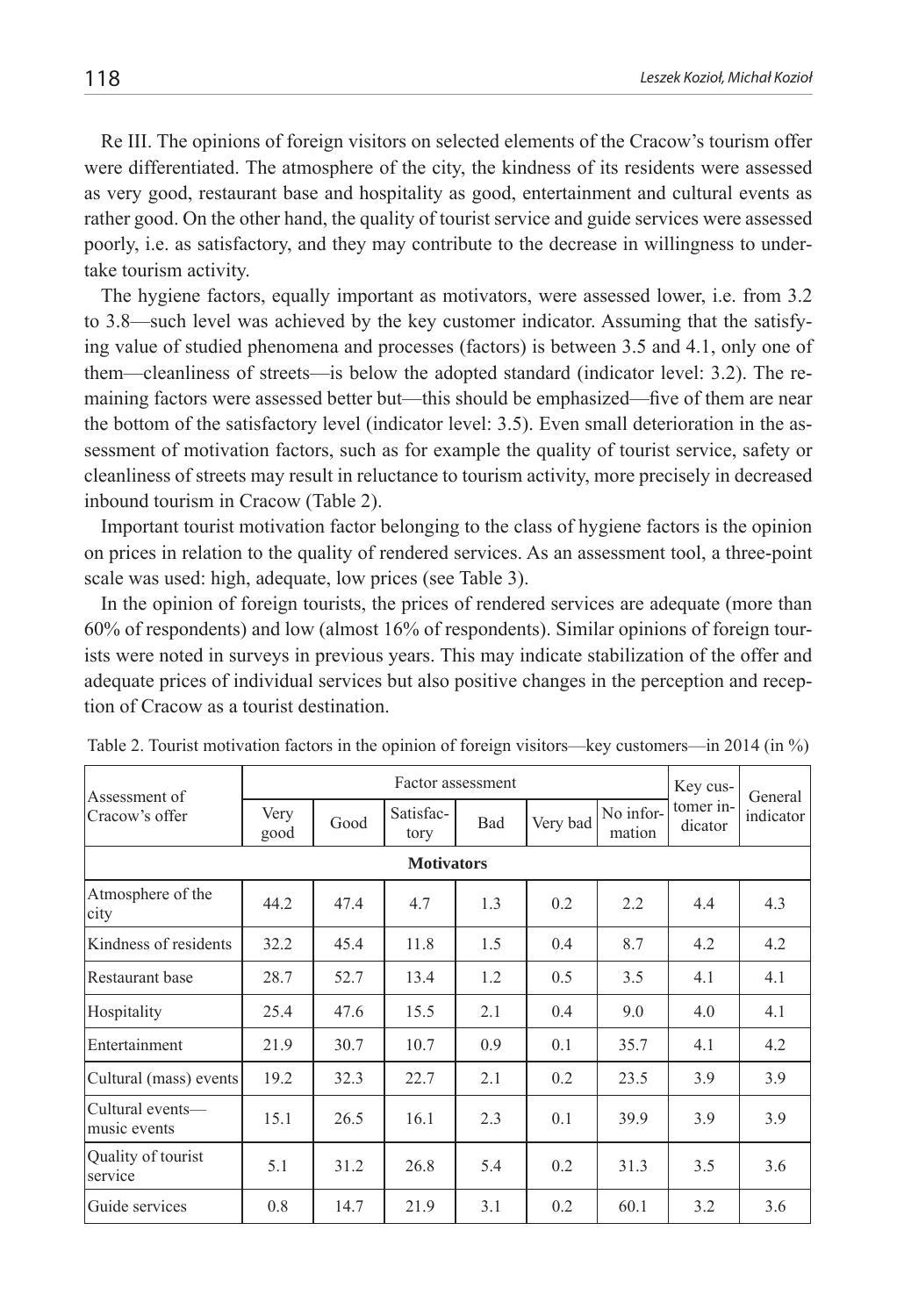| Assessment of                            | Factor assessment |      |                   |            |          |                     | Key cus-             | General   |
|------------------------------------------|-------------------|------|-------------------|------------|----------|---------------------|----------------------|-----------|
| Cracow's offer                           | Very<br>good      | Good | Satisfac-<br>tory | <b>Bad</b> | Very bad | No infor-<br>mation | tomer in-<br>dicator | indicator |
| <b>Hygiene factors</b>                   |                   |      |                   |            |          |                     |                      |           |
| Availability of Wi-Fi                    | 11.9              | 33.5 | 23.4              | 4.0        | 0.2      | 27.0                | 3.7                  | 3.7       |
| Availability of ATMs                     | 13.8              | 40.5 | 21.5              | 6.9        | 0.2      | 17.1                | 3.7                  | 3.7       |
| Accommodation<br>facilities              | 10.4              | 34.7 | 15.0              | 2.3        | 0.2      | 37.4                | 3.8                  | 3.8       |
| Tourist information                      | 13.0              | 23.3 | 20.7              | 8.0        | 0.0      | 35.0                | 3.6                  | 3.6       |
| Possibility of payment<br>by credit card | 12.7              | 34.6 | 22.2              | 2.1        | 0.1      | 28.3                | 3.8                  | 3.7       |
| Roads to the city                        | 14.5              | 37.2 | 32.5              | 9.0        | 3.4      | 3.4                 | 3.5                  | 3.5       |
| Safety                                   | 8.6               | 39.4 | 29.1              | 11.1       | 0.9      | 10.9                | 3.5                  | 3.5       |
| Local transportation                     | 8.0               | 34.1 | 28.5              | 6.0        | 1.4      | 22.0                | 3.5                  | 3.5       |
| Cleanliness of streets                   | 3.6               | 35.4 | 34.3              | 14.5       | 3.6      | 8.6                 | 3.2                  | 3.3       |
| Public toilets                           | 6.6               | 39.4 | 26.1              | 7.0        | 1.3      | 19.6                | 3.5                  | 3.5       |
| Tourist signs                            | 5.3               | 39.6 | 25.6              | 2.5        | 0.1      | 26.9                | 3.6                  | 3.7       |

S o u r c e: Authors' own elaboration based on: MOT, 2014, Table 49, p. 224.

Table 3. Prices in relation to the quality of services in the opinion of foreign visitors—key customers—in 2014 (in %)

| Price in relation to the quality of services | High | Adequate | Low  | No data<br>available |
|----------------------------------------------|------|----------|------|----------------------|
| Accommodation                                | 7.5  | 57.6     | 6.9  | 28                   |
| Restaurant base                              | 2.3  | 55.4     | 11.6 | 30.7                 |
| Theatre, movie theatre                       | 6.1  | 17.9     | 7.0  | 69                   |
| Guide services                               | 4.6  | 23.4     | 6.8  | 65.2                 |
| Local transportation                         | 13.5 | 30.3     | 12.3 | 43.9                 |
| <b>Museums</b>                               | 10.2 | 37.5     | 8.7  | 43.6                 |
| Cultural events                              | 3.8  | 21.2     | 3.9  | 71.1                 |
| Sport and recreational facilities            | 2.7  | 14.0     | 3.1  | 80.2                 |
| Clubs—discos—pubs                            | 7.3  | 36.1     | 12.8 | 43.8                 |
| <b>Integrated indicator</b>                  | 6.4  | 32.6     | 8.1  | 52.8                 |

S o u r c e: Authors' own elaboration based on: MOT, 2014, Table 51, p. 234.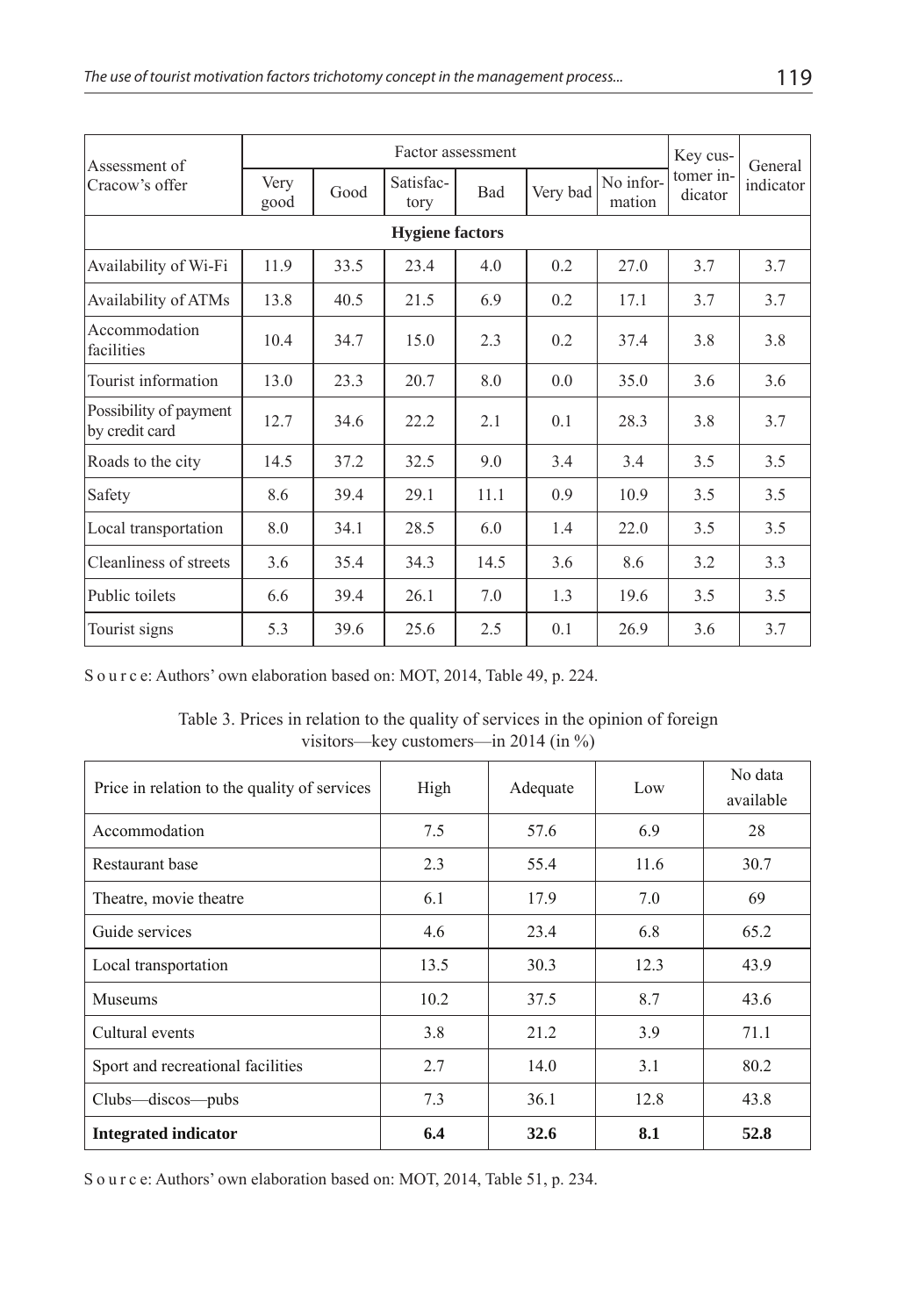Re IV. Maintaining Cracow's competitive position as a destination in a strongly competitive tourist market requires intensification of measures leading to the improvement of quality of tourist services and further development of the tourism offer. Individual actions of enterprises and institutions may not be enough. The cooperation of the mentioned entities is indispensable as well as the cooperation between them defined as network cooperation of enterprises in the tourism sector. The creation of cooperation network in the form of local cooperation platform between the entities in the tourism sector in order to exchange information, build permanent relations under defined problematic areas as well as undertaking common measures within those areas should contribute to the improvement of quality of tourist services and the development of opportunities to cooperate (specific competences).

Enterprises or institutions are represented by people, owners, managers, attorneys-in-fact, who should create more or less formalized structures of cooperation network and participate in various measures undertaken in the group of people participating in a given network structure (see Figure 1). The graphic illustration of cooperation and relations existing between the entities of cooperation platform may be sociodramas of group members, graphs illustrating social networks, clusters, maps of cooperation networks (Ahlström-Södelin, 2003; Nooy, Mirvar and Batagelj, 2005; Borodako, 2012).



Figure 1. The map of cooperation network between enterprises and tourism institutions in Cracow with regard to the development of offer concerning cultural events, illustrating an example of cooperation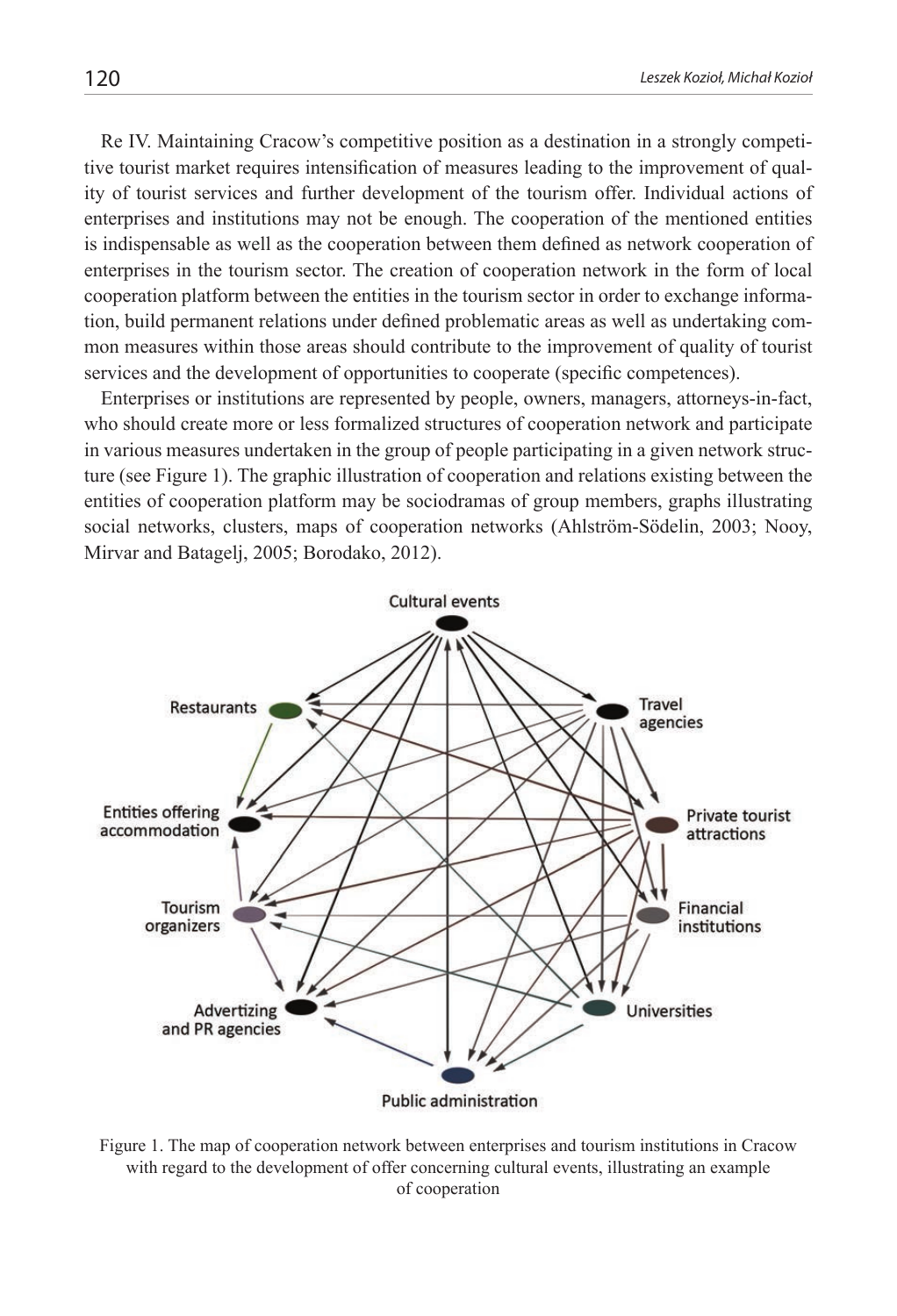#### **6. Conclusions**

If concepts in the field of motivation are to be not only more precisely defined but also used in practice, a diagnostic system should be available, which on the one hand will be able to capture significant components (factors) of tourist motivation process and on the other hand it will be transparent and easy to understand.

Therefore, the main cognitive aim was to present the newly developed CVA method. It was supplemented by a concept of motivation factors trichotomy and a concept of cooperation network between tourist enterprises and this enabled the creation of a new model of tools, by means of which, the main factors were identified and structured: motivators which create desire, willingness to undertake tourist activity, hygiene factors of which lack results in reluctance to participate in tourism, and demotivators causing negative attitude to tourist activity within a tourist region. The results of research constitute an important premise for the determination of cooperation network structure organized for the purposes of having impact on tourists' motives by means of shaping and designing of tourist destinations.

The identified categories of tourist motivation factors, value and behaviour factors constitute—apart from operational ties—the basis for the creation of a regional tourism platform for dialogue and cooperation. Adapting the aforementioned approach which integrates CVA, SNA tools and the concept of motivation factors trichotomy to the ground of travel industry, the research can contribute to the creation of organizational partnership that brings benefits for companies operating in the tourist market and at the same time it will lead to raising the competitive position of destinations.

On the other hand, the practical aim was to present the results of empirical research. The assessment of tourist motivation factors by key customers is a little lower than in the case of all foreign respondents. Motivators and stimuli for visiting were highly assessed, six hygiene factors were assessed as rather good and the remaining five factors were poorly assessed, i.e. as satisfactory. The results of this research are therefore convergent with relevant statistical data, from which it results that in 2014 the number of foreign visitors staying in Cracow decreased by 3.6%, their stay in the city was shortened by circa 5%, the average amount of their expenditures per person dropped by circa 7.5% and all of that ultimately resulted in the decrease in the city's revenues generated from tourism by 6.25%, i.e. by circa PLN 300 million (MOT, 2014).

In conclusion, it should be emphasized that people's motives change over time, depending on their lifestyle and social position, or change under the influence of public opinion. The marketing departments of a destination and tourist enterprises should monitor those changes on an ongoing basis and try to anticipate them while paying attention especially to the given categories of tourism motivation factors.

#### **References**

Ahlström-Södeling, R. (2003). SME strategic business network seen as learning organization*. Journal of Small Business and Enterprise Development*, *10* (4), 444‒454.

Armstrong, M. (2000). *Zarządzanie zasobami ludzkimi*. Transl. by A. Unterschuetz et al. Kraków: Wydawnictwo Profesjonalnej Szkoły Biznesu. ISBN 8385441867.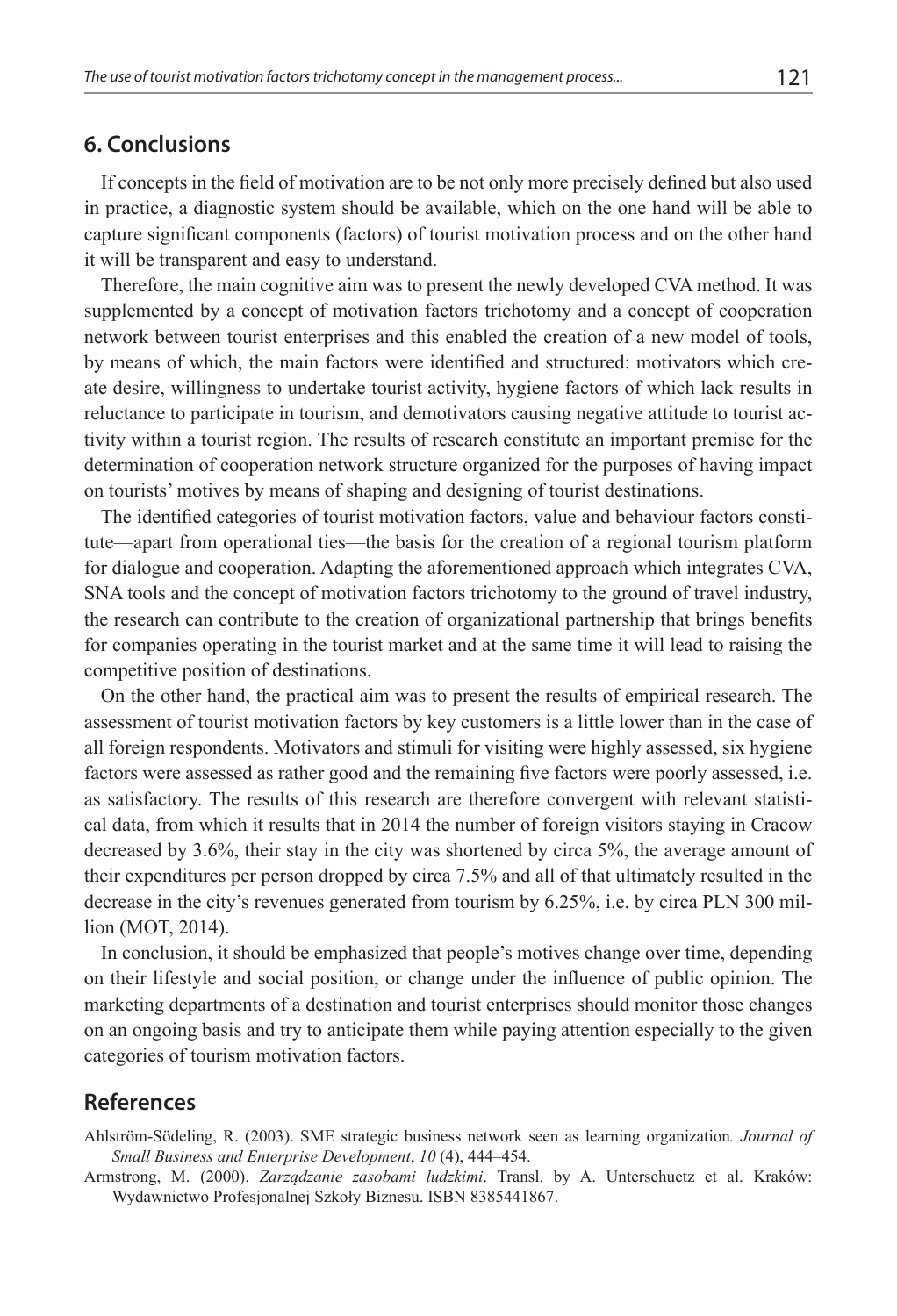- Borodako, K. (2012). Współpraca sieciowa partnerów turystyki miejskiej na przykładzie Krakowa. In: T. Żabińska (ed.). *Turystyka na obszarach miejskich. Uwarunkowania rozwoju. Narzędzia promocji* (pp. 60‒71). Katowice: Wydawnictwo Uniwersytetu Ekonomicznego w Katowicach. ISBN 9788378750475.
- Crompton, J. L. (1979). Why people go on pleasure vacation. *Annals of Tourism Research*, 6(4), 415–416.
- Herzberg, F. (1987). One more time: How do you motivate employees? *Harvard Business Review*, *65* (5), 109‒120.
- Iwasiewicz, A. (2000). *Metody statystyczne zarządzania jakością* [online, accessed: 2015-07-10]. Stat Soft Polska. Retreived from: http://www.statsoft.pl.
- Kocowski, T. (1982). *Potrzeby człowieka. Koncepcja systemowa*. Wrocław: Ossolineum. ISBN 8304009684.
- Kozioł, L., Pyrek, R. (2014). The concept of classification of tourist product: Some observations and a research agenda. In: V. Katsoni (ed.). *Cultural tourism in a digital era* (pp. 57–66). Athens: Springer International Publishing. ISBN 9783319158594.
- MOT. (2014). *Ruch turystyczny w Krakowie*. Kraków: Małopolska Organizacja Turystyczna. ISSN 22992863 (print); ISSN 22992871 (online).
- Nooy de W., Mirvar, A., Batagelj, V. (2005). *Exploratory social network analysis with Pajek*. Cambridge: Cambridge University Press. ISBN 9780521174800.
- Powell, R., Kokkranikal, J. (2015). Motivations and experiences of museum visitors: The case of the Imperial War Museum, United Kingdom. In: V. Katsoni (ed.). *Cultural tourism in a digital era* (pp. 169–181). Athens: Springer International Publishing. ISBN 9783319158594.

Reykowski, J. (1975). *Teoria motywacji a zarządzanie*. Warszawa: Polskie Wydawnictwo Ekonomiczne.

Rheinberg, F. (2006). *Psychologia motywacji.* Kraków: WAM. ISBN 8373186409.

Winiarski, R., Zdebski, J. (2008). *Psychologia turystyki.* Warszawa: Wydawnictwa Akademickie i Profesjonalne. ISBN 9788360501085.

### **Wykorzystanie koncepcji trychotomii czynników motywacji turystycznej w procesie zarządzania przez tworzenie wartości dla klienta**

**Abstrakt:** Celem artykułu w wymiarze poznawczym jest przedstawienie ogólnego ujęcia teorii motywacji turystycznej i teorii czynników motywujących do podróżowania w postaci koncepcji trychotomii czynników motywacji turystycznej. Głównym celem opracowania w aspekcie metodologicznym jest wskazanie kierunków i sposobu wykorzystania tej koncepcji w procesie zarządzania przez tworzenie wartości dla klienta w regionalnej gospodarce turystycznej – Customer Value Analysis (CVA), jak również w analizie sieci społecznych – Social Network Analysis (SNA). Dzięki wykorzystaniu koncepcji trychotomii czynników motywacji kreowanie popytu turystycznego i kształtowanie produktu turystycznego (podaży) opisano precyzyjnie. Następnie zaprezentowano odpowiednio dobrane wyniki badań empirycznych, które pozwoliły na zobrazowanie wspomnianych relacji.

Rozwinięcie metody CVA przez uzupełnienie jej o koncepcję trychotomii czynników motywacji utworzyło nowy model narzędzi, za pomocą którego zidentyfikowano i uporządkowano główne czynniki: motywatory, które wywołują chęć, skłonność do podjęcia aktywności turystycznej; czynniki higieny, których brak wywołuje niechęć do uczestnictwa w turystyce; oraz demotywatory – powodujące negatywne nastawienie do aktywności turystycznej w regionie turystycznym (destynacji). Przyjęto, że rezultaty tych badań stanowią istotną przesłankę określenia struktury sieci współpracy, zorganizowanej dla celów kształtowania i projektowania produktu turystycznego destynacji. Zidentyfikowane kategorie czynników motywacji turystycznej, wartości i zachowania stanowią – obok więzi operacyjnych – podstawę budowy regionalnej, turystycznej platformy